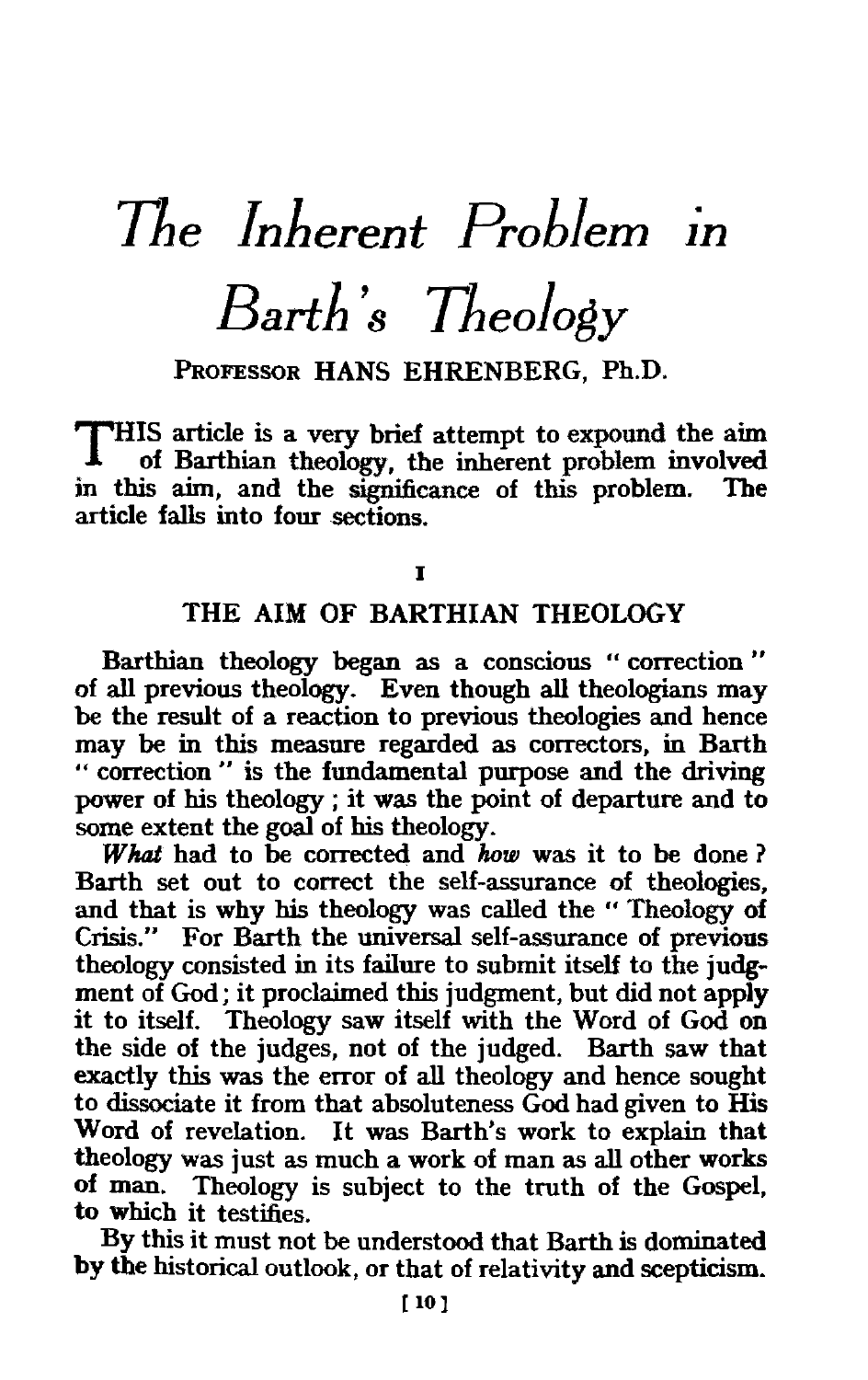No, theology must be subject to the same doubt that controls the conscience of a believing man, who works out his salvation with fear and trembling. Theology too, can only work and teach in fear and trembling. It is always in danger of losing its soul, like the believer. "Corrected" theology will do its theological work with a broken and a contrite conscience. Barth is concerned with a fundamental change in position for theological science ; the situation in Germany after the last war was only the outward occasion for it.

Barthian theology wants to give full weight to two things at the same time; the Word of God is to be its sole subject, and yet it is to be completely dominated by its subject and led only by it. Hence practically theology stands above the Word of God, but essentially under it. Because *above* the Word of God, but essentially *under* it. of this double approach it is of necessity a dialectal *(dialektisch*) theology. It is continually correcting itself.

*How* is this correction to be carried out? Firstly, Barth took the supremacy of the Word of God absolutely seriously. Theology is valid only in so far as it is carried on under the control of the Word of God, so that the living voice of the Word ever and again casts doubt on the findings of theology. This turning against dogmatic theology is so altogether " anti-liberal " that it must lead to orthodox dogmatics, and, in fact, has done so.

This recognition of the supremacy of the revelation of God is not sufficient to complete the correction, for the subjectmatter of theology is also affected by the intention to correct. This may sound hard to understand, but we can do so when we remember Barth's anti-pietistic position. The eschatologists of the nineteenth century, starting with Blumhardt, were Barth's teachers, and so he approaches the subjectmatter of theology from a strongly eschatological position. Thus it is that the will to correct without ceasing finds concrete form. For many years the name of Barth's periodical was *Between the Ages (Zwischen den Zeiten),*  i.e. between this world and that which is to come. John the Baptist can be called the sole patron saint of Barth's theological school ; for a long time he provided an example for Barth's exegesis, preaching and teaching. At Colmar there is a picture of the crucifixion by Matthias Gruenewald, in which we see the Baptist pointing to the Crucified with an unnaturally elongated forefinger ; this used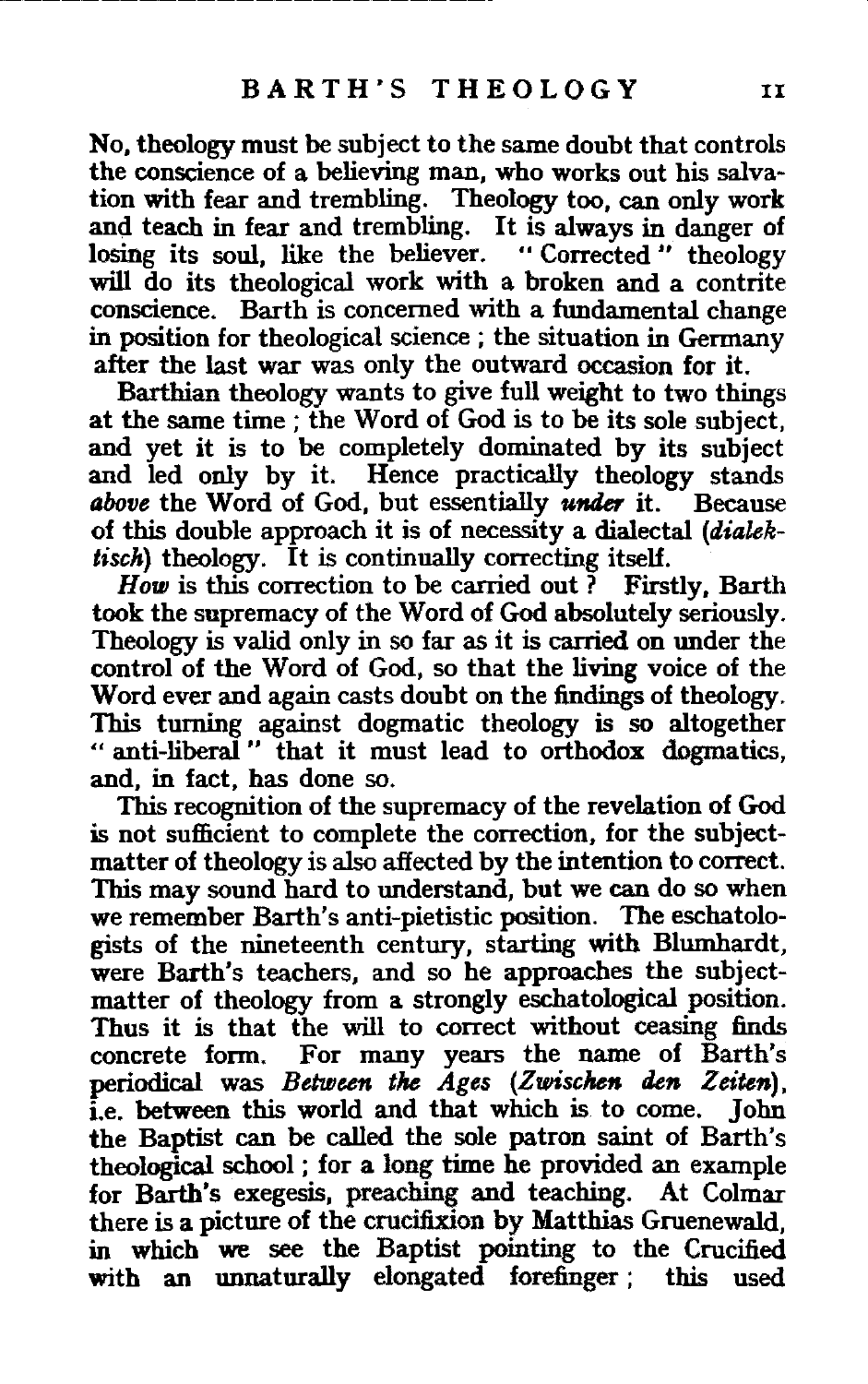to typify the significance of the Baptist for Barthian theology," He must increase, and I must decrease." Amidst the ruins of all theological knowledge, which followed the collapse of the positivist and liberal theological schools, the fact that the Gospel of Christ begins with the preaching of his forerunner became an unshakable rock and citadel.

During his first period Barth interpreted Paul altogether as though the epistles of the Apostle to the Gentiles had been preached by John the Baptist. Barth wanted to take away security from the conclusions of theology, so as to save it from the catastrophe that always overtakes false security. Never anticipate was the truly well-founded warning uttered by the will to correct. The aim of Barth's theology is valid. The fight against Barth's aim was a fight against windmills and was caused by the fear of theologians that they might be robbed of the security their systems had brought them. Barth demands a submission to the Lord and his rule that goes far beyond personal surrender, for it includes the objective submission of theological thought, knowledge and judgment.

So much for Barth's aim. Anyone who cannot understand it will not be helped by the use of more words.

#### II

## UNDERSTANDING AND MISUNDERSTANDING OF BARTHIAN THEOLOGY

Anyone who understands Barth realizes that his theology has no connection with the old antithesis between liberal and orthodox, even though its development has consisted in a new expression of true orthodoxy. He realizes too, that his theology began as " philosophical idealism with the sign changed." He realizes further that his theology had to dismay the liberals, and madden the orthodox, while the Pietists, who would have been so glad to listen to him, were reduced by him to despair. That is why we can find supporters of Barth in every theological movement and school, and in nearly every church. He will realize too, that his true pupils, theologically-minded youth, have often been a source of annoyance even to him, for a " theology of correction " is hardly a suitable theology for youth.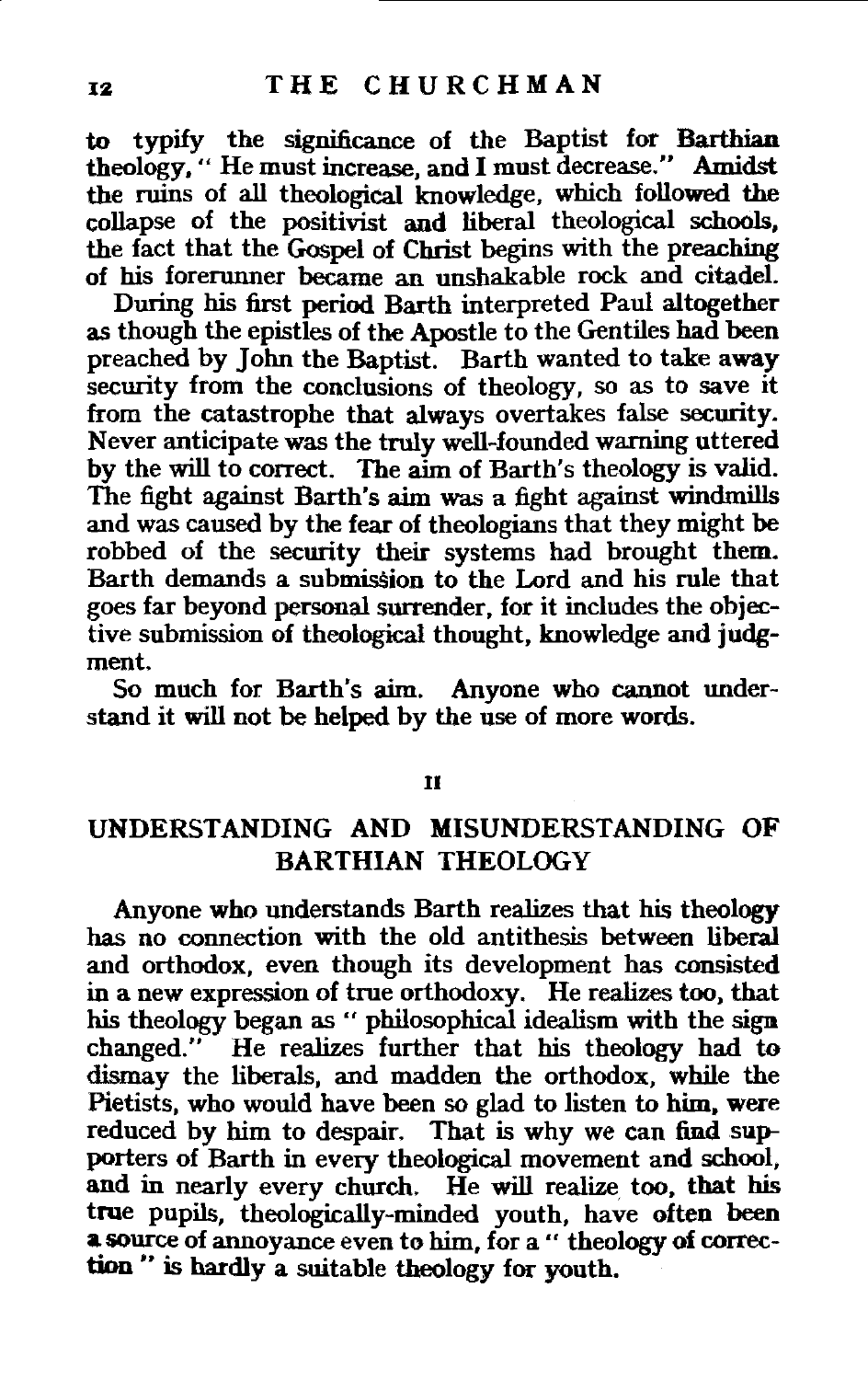Anyone who misunderstands Barth will interpret the •• absolute otherness" of God and the Word of his revelation in a metaphysical-philosophical, and not in an exegeticalhomiletical sense. He will persuade himself that Barth is a modern Manichee denying the goodness of the act of creation ; he will doubt whether any sound ecclesiastical system could be founded on his theology ; he will consider that he sets too much store on objectivity, and will be afraid that his theology must radically depreciate the value of all religious experience and of the personal life of faith of the individual.

Some reject the dialectal element in Barth's theology because they wish to avoid the inner shock, or because they are too indolent for the exacting movements of the spirit, or because they are too obstinate and dogmatic in their theology, which may be orthodox or liberal, to yield themselves unhesitatingly to the radical working of the Word of reveltation. We must note though that conversely this dialectal element may be accepted for exactly the same reasons that cause others to reject it. Fear may cling to the shock, indolence may shrink from the cessation of constant motion, someone may wish to remain under the judgment of God to be saved from the danger of self-security. Thus there is also a " Barthian " hardness of heart, derived from dialectal reasoning, against which Barth has often warned us.

Anyone who has understood the aim of Barth's theology will need no further explanation of its character, and will defend Barth against all who misunderstand him, whether they reject or accept him, and against the whole storm of apposition and confusion that has been aroased by Barth's theology. Only when we have undertaken this defence, will that side of his theology where the problem is reveal itself to us.

JD

## THE PROBLEM

There is a problem inherent in Barthian theology that has quite a different source from those found in other theologies. and it cannot deny that it is there. It is a natural of its development from a "correction-theology" to an expression of theology in terms of dogmatics. Barth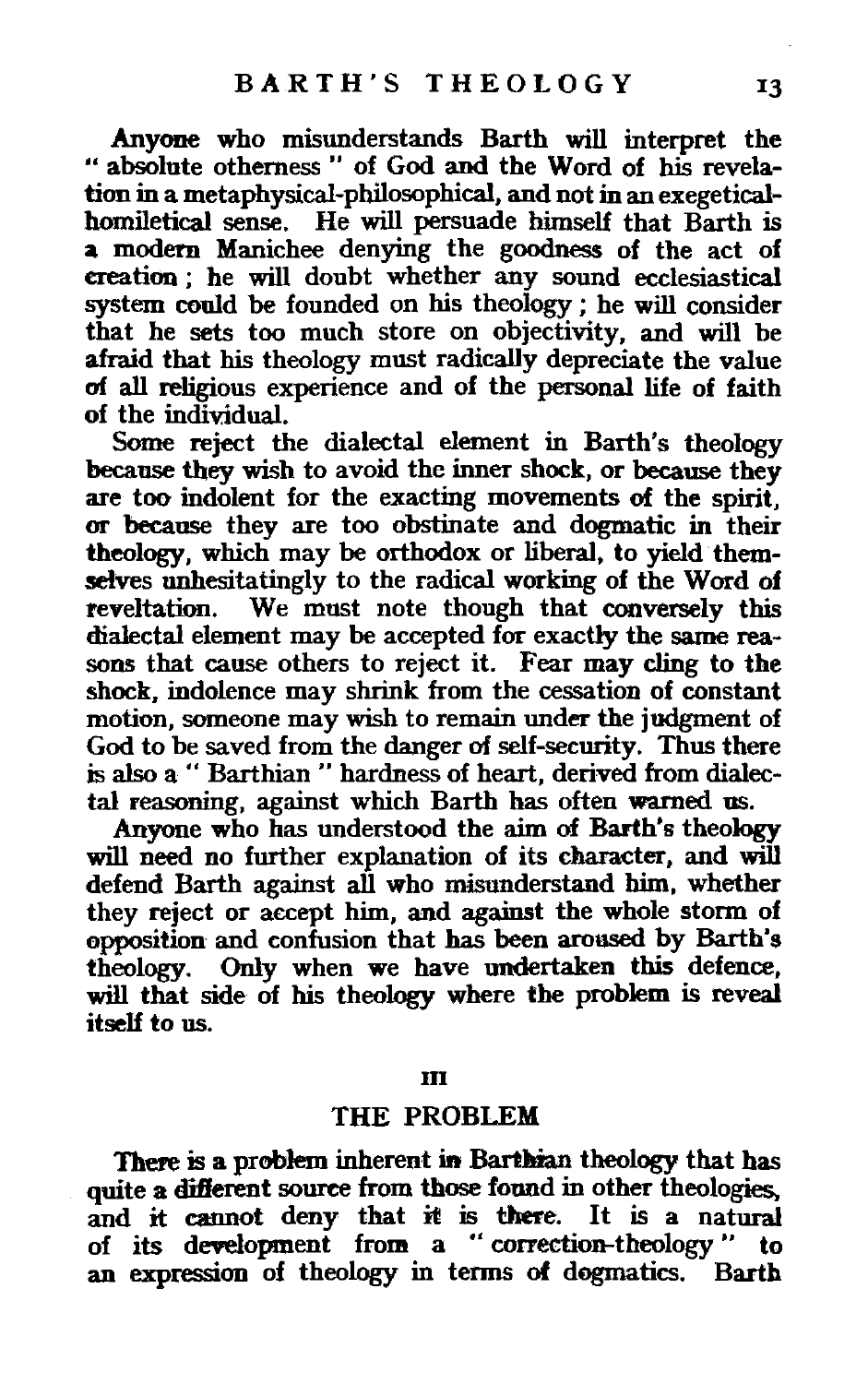himself has not said whether, or how far, he considers the characteristic of correction in his earlier theology could be a germ of his Dogmatics. I believe that all the serious difficulties caused to the real theologian by Barthian theology have their foundation in this question. I do not doubt, however, that Barth has been entirely successful in tracing his way from his starting point to dogmatics, and the correction element could become the seasoning to make his dogmatics tasty. But it should be no cause of surprise, if along this path there are causes of friction that must lead to a serious examination of Barth's theology.

When I met Barth again in 1925 in Goettingen, I drew him a picture of his theology, as it then was, and he in no way rejected it. I said, that according to Barth, man was swinging half-way between heaven and earth, suspended from heaven by his coat-collar, capable neither of reaching heaven nor of returning to earth, not even able fully to lift up his face to heaven. Once Barth had fully developed his dogmatics, such a picture was hardly applicable, but just because it is not, a question about the meaning of his theology as a whole arises, which could not have been asked earlier. Barth knows better than anyone else what it means to construct a system of dogmatics to-day.

In one of the prefaces to his Dogmatics, Barth says, " The theological questions of the Trinity and the Virgin Birth probe the depths of the mysteries in which the Christian Church has its third dimension." His theology based on dialectal reasoning claims that theology is capable of resisting the storm now sweeping through the world. This does not only mean that dogmatics must have as much profundity as possible, but also that it must have its roots in the whole Church. So we see that this fundamental weight and breadth of theological perception is the goal of a development that started with the determination to correct every form of theology by constantly referring back to revelation. Barth's theological thinking was rather one-dimensional to begin with, now at the last it is not merely two-dimensional, but has reached that third dimension of which Barth speaks. Has Barth with his " correcting " made his way through the whole Church, through its full tradition and entire substance ? Has he leavened the whole lump with his " correcting" as with leaven?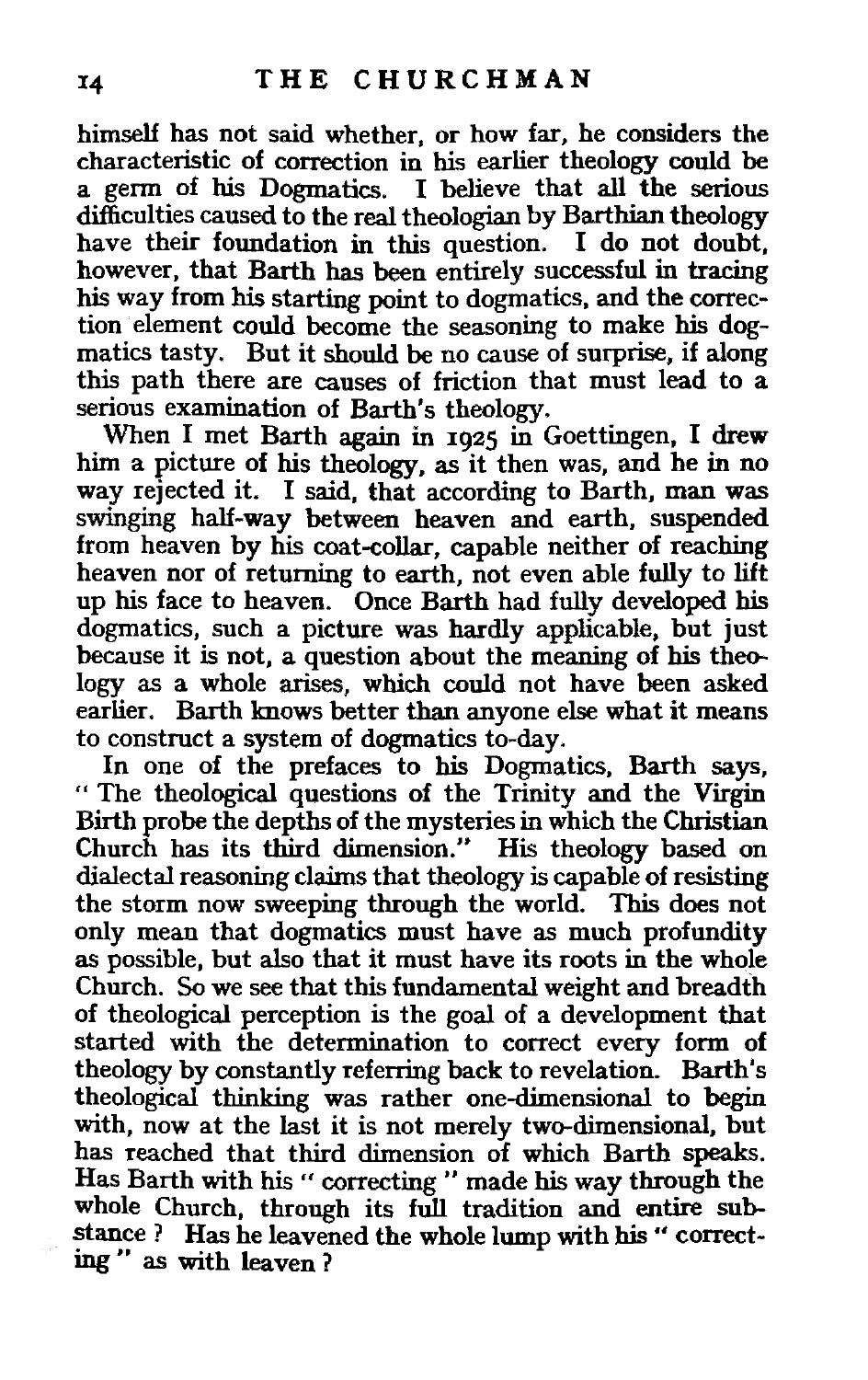Here and there in Barth's Dogmatics we find certain theses, conceptions, assertions and illustrations which force us to attribute a definite aim to him. There follow some quotations to illustrate these peculiarities of Barthian theology. Barth continually uses the three concepts, "Creation," "Reconciliation," and "Redemption," to characterize the three persons of the Trinity. He speaks of "God the Creator," of "God the Reconciler," and of "God the Redeemer." "The reconciliation which is to be believed here and now," he calls, "the redemption which is to be beheld there in the future." He says, " A reconciled world can only be conceived as a supplement (N *achtrag)* to the existence of Jesus Christ." He explains that " The New Testament is a testimony of the revelation in which God is present to men as God coming." If he conceives of the Old Testament revelation under the conception of " expecting Christ " and of the New Testament under that of "remembering Christ," he is alluding to the fact of Easter, the fact of the resurrection of Jesus Christ, by which expectation is finally turned into remembrance ; and he states that the transfiguration of Jesus on the mount represents a prologue *(Vorspiel),* and Paul's vision on the Damascus road an epilogue *(Nachspiel)* of the Easter story. The New Testament "having Easter as its Archimedean point, which in itself is *not intended to be eschatological,* is in all its other content and meaning intended absolutely and entirely eschatologically." John the Baptist, whose importance for Barth has been mentioned above, is almost equated with the Apostles in this context.

This whole group of ideas has a common denominator, viz. eschatology. In Barth dogmatic theology in the old sense and eschatological theology in the modem sense interpenetrate with the intention of producing a new theology, or rather *the* new theology.

Let us for the moment accept all this without criticism. But one and only one question insists on being answered ; has not the essential matter of dogmatics been overshadowed by eschatology in the three concepts decisive for the whole of Barth's dogmatic theology, viz. creation, reconciliation, and redemption. Does the message (kerugma) of the New Testament really allow Church teaching to transfer the word redemption from the second to the third section of the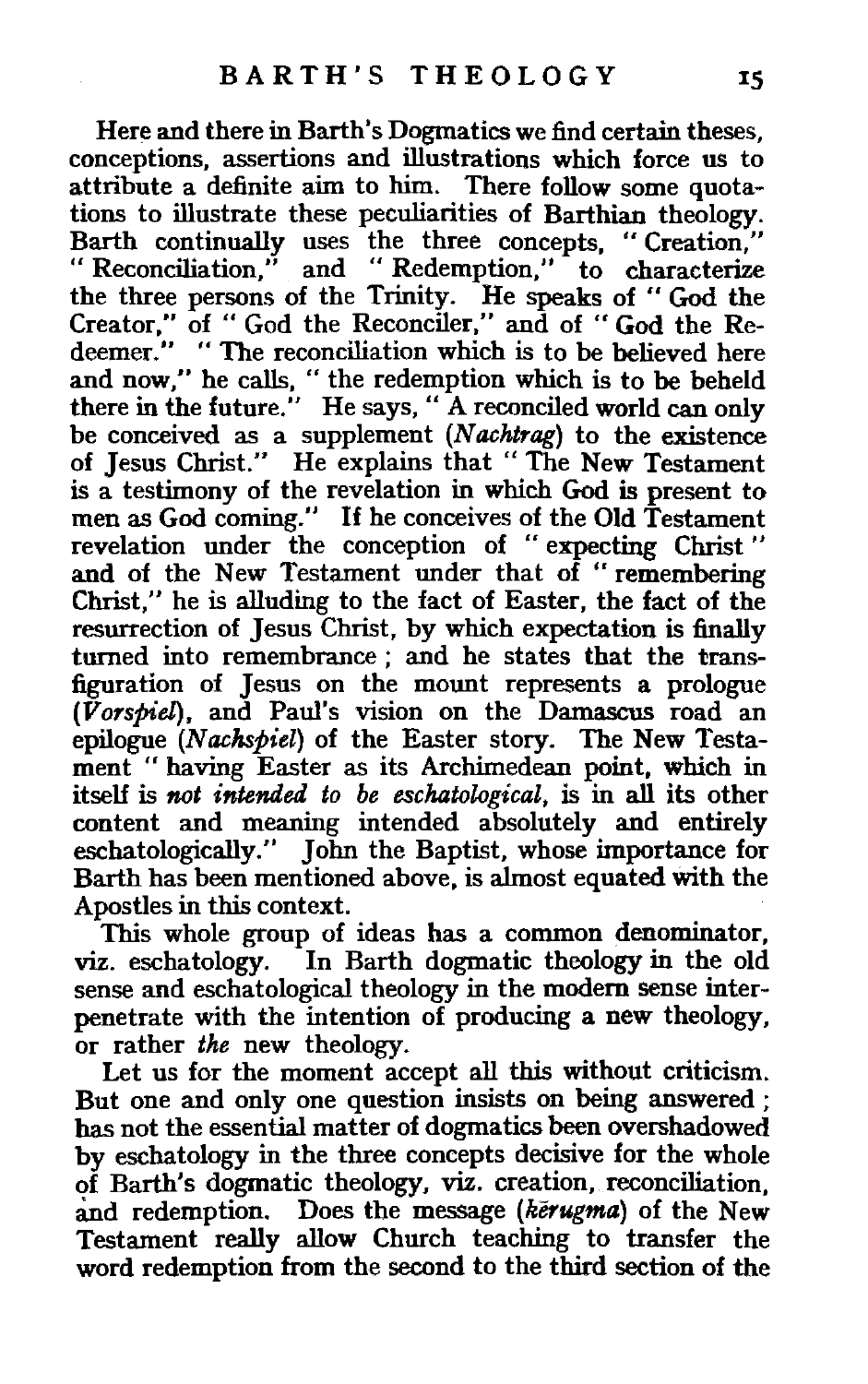Creed ? Barth realizes that he is in danger of over-emphasizing the coming Christ and under-emphasizing the Christ who has come ; has he not made a kind of " retrograde step in salvation " by going back behind the consummation of the facts of salvation in Jesus Christ to their beginning ? Will not dogmatics thus rounded off lose the balance between the prophetic, the high-priestly and kingly offices of Jesus Christ, a balance that can only be safeguarded by the central facts of salvation, the Cross and Resurrection ? Although Barth most certainly wants to give us this guarantee, have we got it, if Easter is to be the " great exception " *(grosse A usnakme)* ? Barth adds this remarkable statement about Easter," Just in this exception we are dealing with the most important thing of all." Surely it is a most suspicious and untenable statement, through which Barth in some measure betrays himself.

What is to be the relation between Barth's fundamental conceptions and our traditional trinity, Creation, Redemption, and Sanctification ? Has Barth substituted Reconciliation for Redemption, and Redemption for Sanctification ? Where is Sanctification to find a place, especially as even if the substitution of Redemption for Sanctification is explained by the eschatological concept of Consummation, the latter is never applied in practice ? Reconciliation is only a means or instrument for the achievement of Redemption, yet has it not without any justification been inflated to the fact of salvation itself? These are quite definitely fundamental and not merely terminological questions.

If I am right and the true seriousness of Barthian theology and dogmatics can be understood only by one who seeks to apply them to the right preaching of the Gospel, we have to face the question, whether for the true proclamation of the Gospel of Christ the true teaching office of the Church can be established by dogmatics that have rearranged the facts of salvation in such a peculiar way. Do not such dogmatics transport the whole spiritual content of the Church into its porch? Has the subject of dogmatics really remained the same, as it has been since the time of the Apostles ? Has a new breach opened here, for which we cannot feel sorry, but which demands healing ? I wonder whether Barth has not actually mixed up the first and second Advent, although he keeps them, "the day when the time was fulfilled,"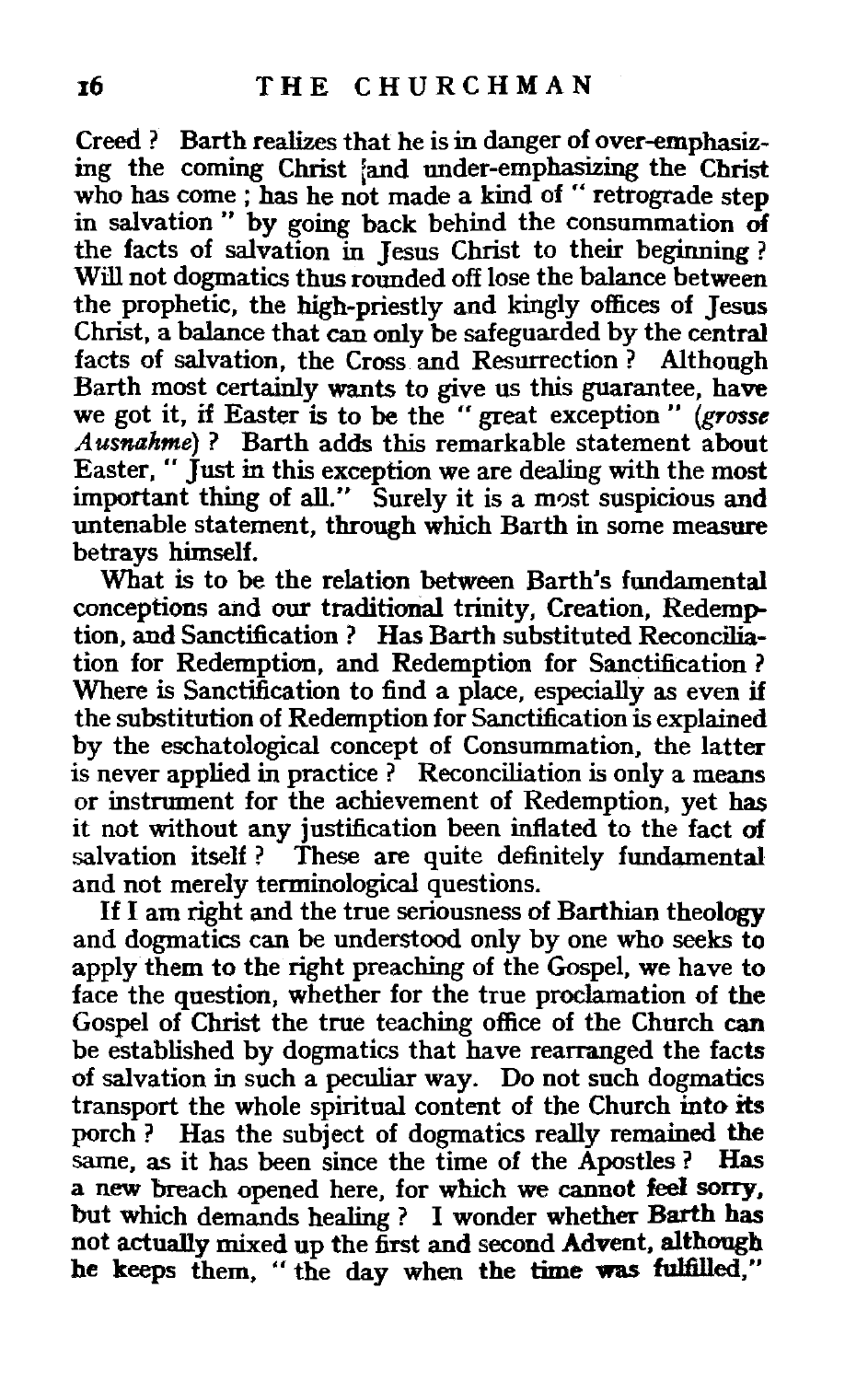and " the last day, the day of days at the end of the ages." so far apart that Easter has become for bim the " exception." How is the Church of Jesus Christ to know, where she stands, i.e. at what point in the Divine working ? And in that case how is she to live?· We cannot but put these questions to Barth and to all others who are free from the usual prejudices, misunderstandings and fears concerning Barth. At the same time we owe him undiminished thanks that it is just one question we have to put to him, and that it is one that concerns the full working out of salvation, and the relation between the second and the third section of the Creed.

#### IV

# THE SIGNIFICANCE OF THE PROBLEM

During the early years of Barth's theology I expressed my conviction, that its most important result would be a transformation of the study of Old Testament theology, and it has had the result I predicted. Almost over night previous "Old Testament theology" became out of date and the unity of the Biblical revelation, once so imperilled, was vindicated. This only became possible by a complete transformation of the scientific interpretation of the Old Testament *(alttestamentliche Wissenschaft).* Together with dogmatics "New Testament theology" has also entered on a period of enormous change.

This far-reaching revolution in " Old Testament theology " is one of method, and therefore affects its very principles. Till then, almost all writers on Biblical theology had approached their subject from an evolutionary standpoint ; Biblical history had been looked at with the eyes of a secular historian. The change was brought about by eschatology. At first, it too, served only as handmaid of the evolutionary and secular method, but (and this was Barth's doing) it broke through the critical method and conquered it. The secular historian, as he looks at the events of history, sees development upwards or downwards. Eschatology on the contrary culminates in a universal consummation; it promises realization. Its categories are " Promise " and " Fulfilment," and they take one in one swoop right out of the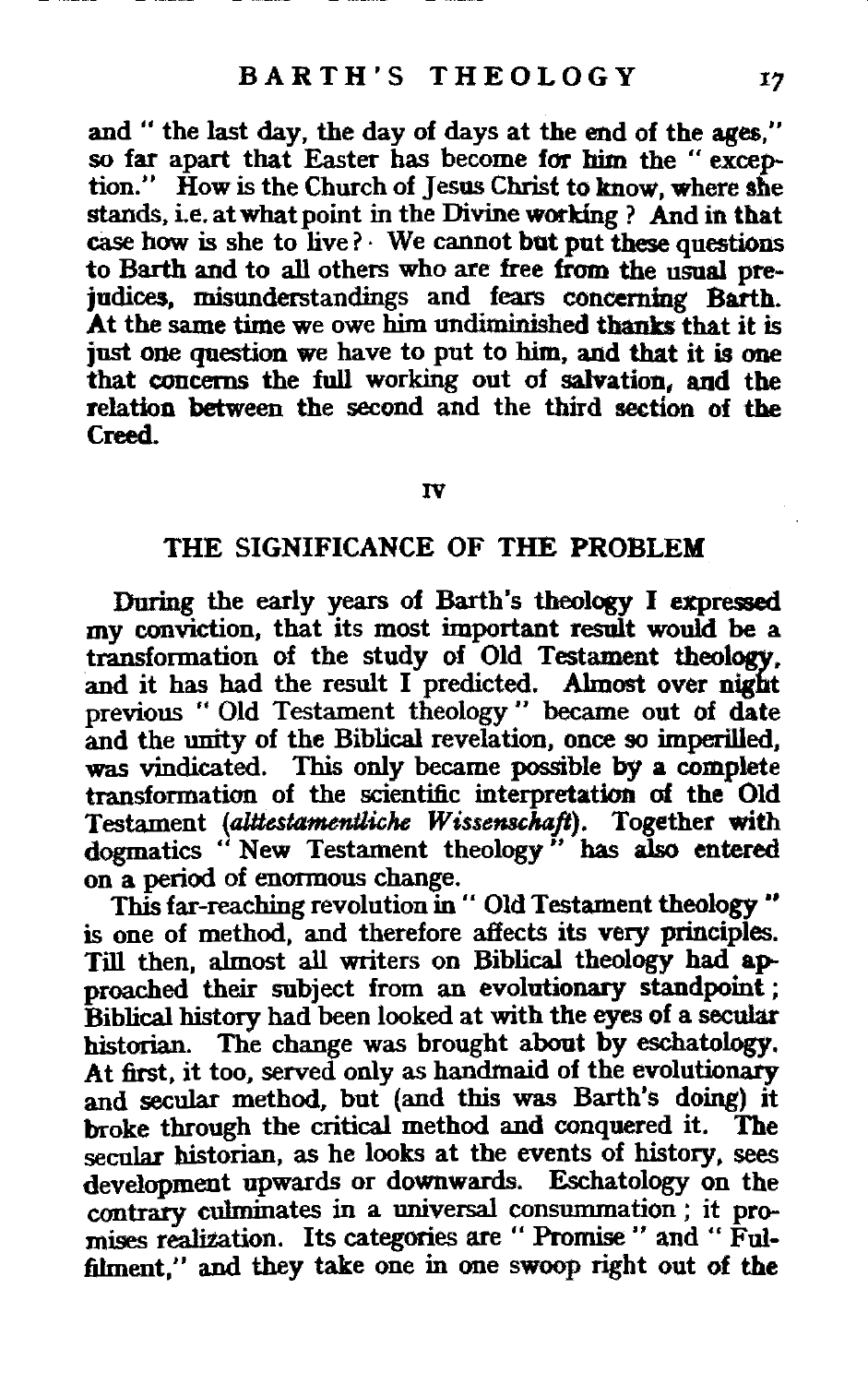historical-critical school. In his Dogmatics, Barth has used the simple expressions, "Awaiting Christ," for the Old Testament, and "Remembering Christ," for the New Testament. " Towards Christ " (Old Testament), " From Christ" (New Testament), but the latter bound up with another " Towards Christ"-in his Second Advent-make a unity of the two Testaments. The inner meaning of the Old Testament for revelation is that it is Promise; but just as the New Testament still contains promises and is a Promise so the Old Testament contains fulfilments and is Fulfilment and proclaims Christ. None the less the emphasis of the Old Testament is on promise and that of the New Testament on fulfilment.

The method of Biblical exegesis which sets out to work with promise and fulfilment as its fundamental categories is called "evangelical" (German: *heilsgeschichtlich, Heilsgeschichte,* lit. history of salvation), in contradistinction to the " historical-critical " method. It was not discovered . by Barth (how could it have been ?) but he renewed and purified it, and grasped its fundamental meaning. Only a theologian who followed after the critical-liberal school could have done that.

It is altogether another question whether the way in which Barth uses the" evangelical" method is free from criticism. I have already given some quotations from his Dogmatics, which have aroused that doubt ; the reason is more obvious than it might at first have seemed. Barth had above all to exclude evolution from "Biblical theology," and that is why the Old Testament and its connection with the New were the arena of the struggle aroused by his teaching. Let us take the story of Abraham as an example. If the full promise of God is proclaimed in it, the critical question put by the history of religion as to the date of patriarchal religion has become meaningless, for we are concerned with theology and not with the history of religion. The aim is altogether another, but it must free itself from the previous aim, for the latter has denied the validity of this new, genuinely theological aim. Thanks to its eschatological starting point and its evolutionary opponent Barth's theology takes its stand in the light of Biblical promise. This inevitably leads to the way marked by the words "not yet," which have played such an important part in Barthian theology, and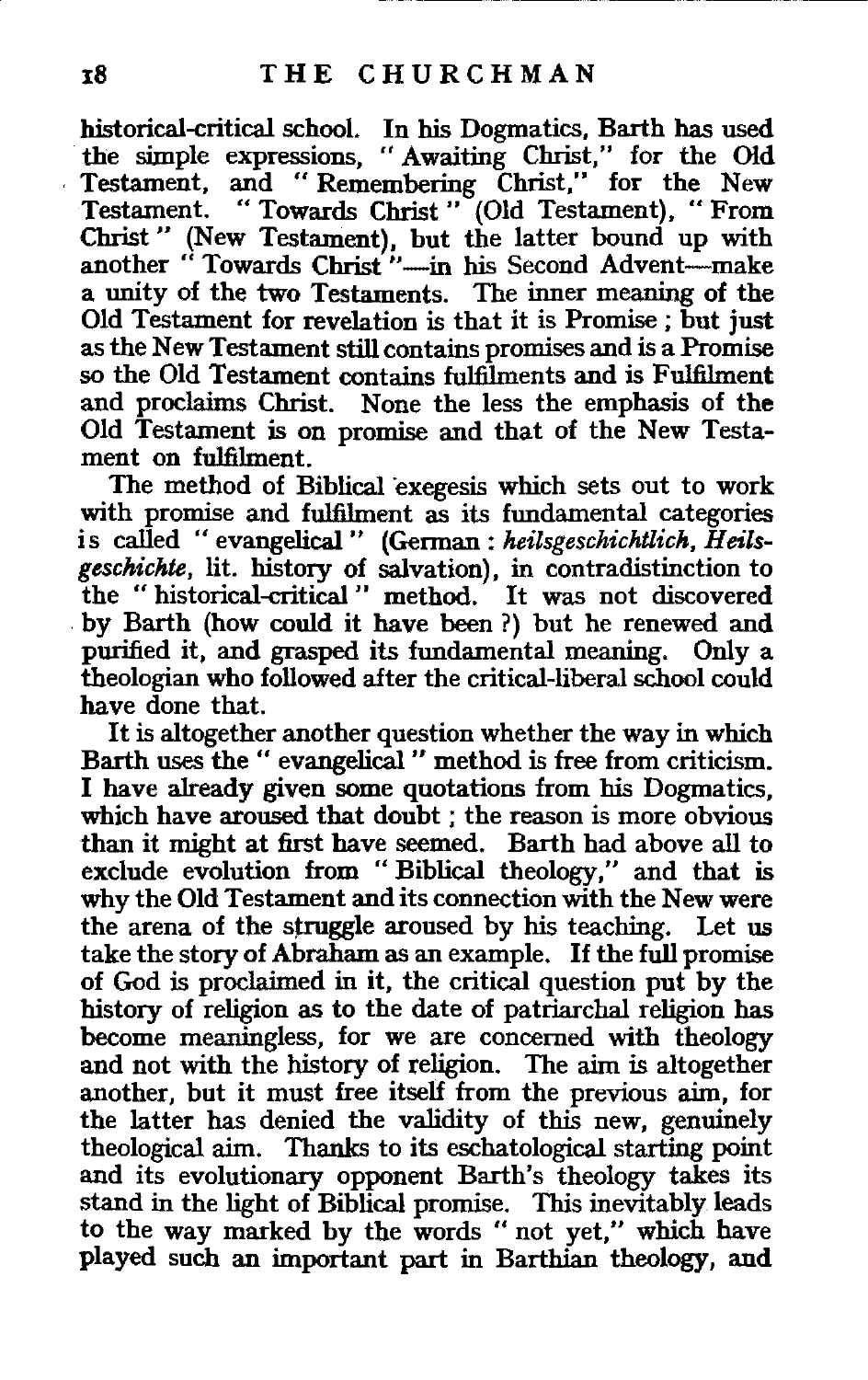which have transformed themselves in his Dogmatics to that separation of reconciliation and redemption we have already criticized. In order to be able effectively to attack the popular, light-hearted and vain preaching on the fulfilment of salvation, Barth was just forced to proclaim his " not yet." He thus became simultaneously the opponent of evolutionary-critical science and of the uncritical and pleasurable Christianity of the Pietist. Undoubtedly he poured out the babe with the bath-water in both cases, but a certain exaggeration and over-tension do not concern us very much. We need no theological criticism of Barth in order to accuse him of taking up an unduly clear-cut position ; it has always been the job of mediocrity to introduce the qualifications which are necessary in the work of great minds. We are concerned with something fundamental.

We would first recognize that Barth has been the source of a salutary and necessary discipline. We may hope that the days of unrealistic and false edification, which only hardened the worldly man, have passed. Now we are dealing with facts, facts of salvation, and not with psychic experiences. Barth's theology is a" theology of facts."

We would ask Barth whether he has himself extended the necessary discipline in exegesis to the facts that have to be interpreted. Has he not wanted to "correct" not only the theologian and the preacher, but also God himself? In other words, has he not so laid the emphasis on promise that we must ask ourselves whether he speaks of a fulfilment which has not only been promised but also accomplished ?

Some will say, "That's just what I mean, when I refuse to follow Barth." Perhaps they do mean that (I hope they do), but they do not mean only that. With this reproach against Barth they want to free themselves entirely from his influence and stick to their old theology. Theologians can no longer return to where they were before Barth came. Even if this has been a justified reproach against Barth, we have not answered the question that arose in our critical study of his theology. A clever man once said, "Barth is quite right in the 'situation,' but he is not right in the ' fact '" (Sache)-this should be, " not altogether right."

What are we to understand by the words " situation " and " fact " ? There is only one way to answer this briefly ; let us think of some prophet in the Bible. In his case the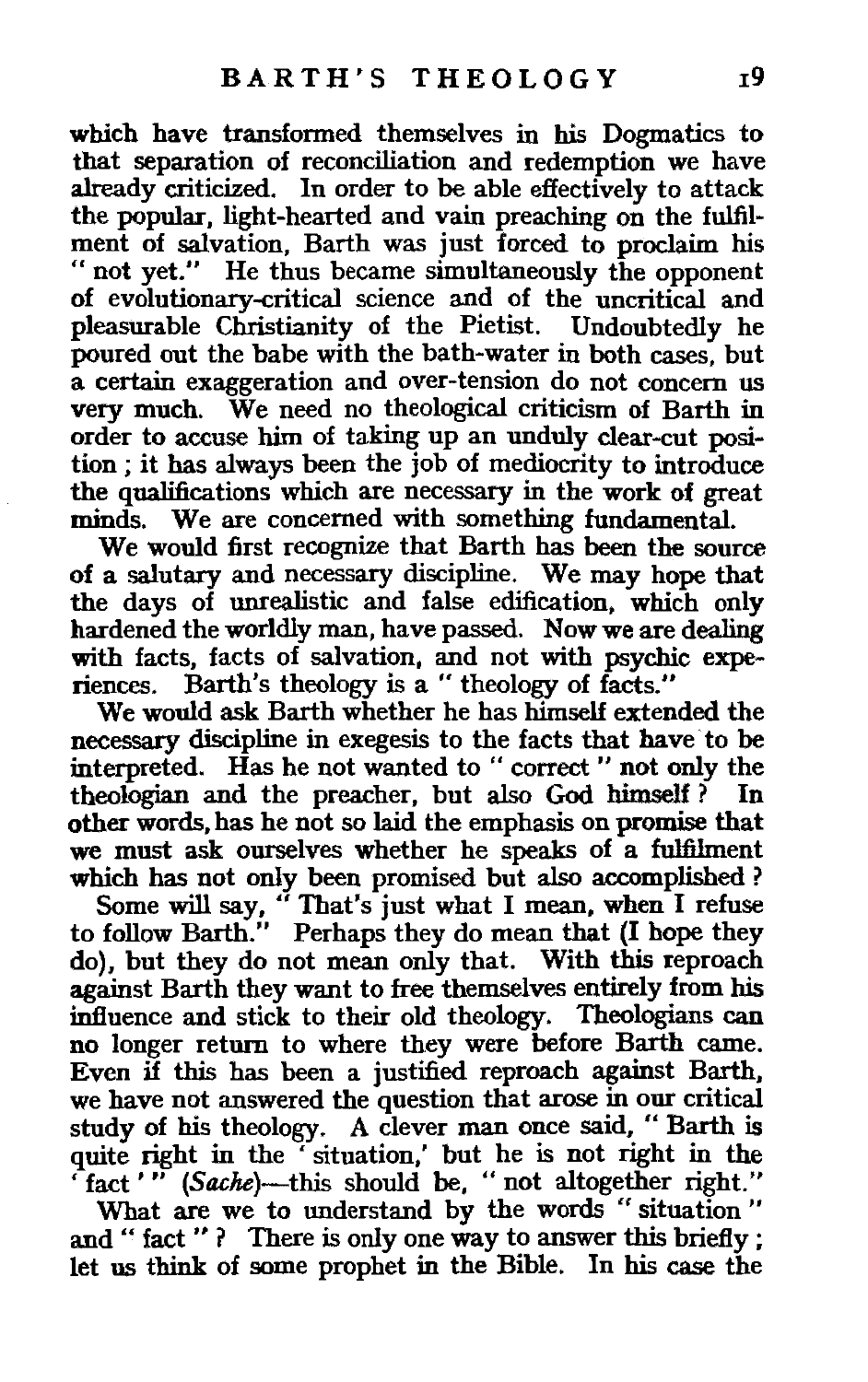difference between what the historian and the theologian mean by " situation " is quite clearly seen. The historian investigates the circumstances of the time in which his prophecy was delivered ; the theologian explains the call to which the prophet is ordained in this world. Both are '' situation " ; in the former case it is the historical « situation " of world·powers ; in the latter it is the " situation " between the revealed will of God and the obedience or disobedience of those to whom the revelation was given. Historically considered there is no difference between a true and a false prophet ; prophetically considered there is no difference between a good and a bad historian. Barth may be a bad historian, if you so wish, but he does know something about prophecy, and it is from this standpoint that he is dealing with the "situation." His usual opponents from the so-called scientific ranks may be very good historians, but they really do not understand anything of the prophetic •• situation " (even if they have raised the so-called " Religion of the Prophets" to the highest rank among religions).

When scientific historians of the religion of the Bible began to interest themselves in the " situation," as they understood it, and to investigate how the writers of the books of the Bible themselves understood what they had written, there arose others who began to study what were really the objective contents of the Biblical statements. That is how the " situation " in the prophetic sense was discovered-the " situation " between God and the world, viz. God's " situation " face to face with men. One who thinks in this way thinks "evangelically," and of its discoverers the most logical, able, and inftuential is Karl Barth.

A favomite question is, "Is he then something of a prophet ? " That is a silly and most unprophetic question. So much is certain ; Barth is a theologian who knows about prophecy, believes in it, and draws knowledge from it, which he has used to build up his theology. I would never call him a prophet, but I would say that his theology is a prophetic theology-but not prophecy. It brings the "situation " between God and the world into theology, makes of it a subject of theology, makes of it a " fact." The very fact tbat Barth does this is the problem in Barthian theology. The only right critical question that one should ask him is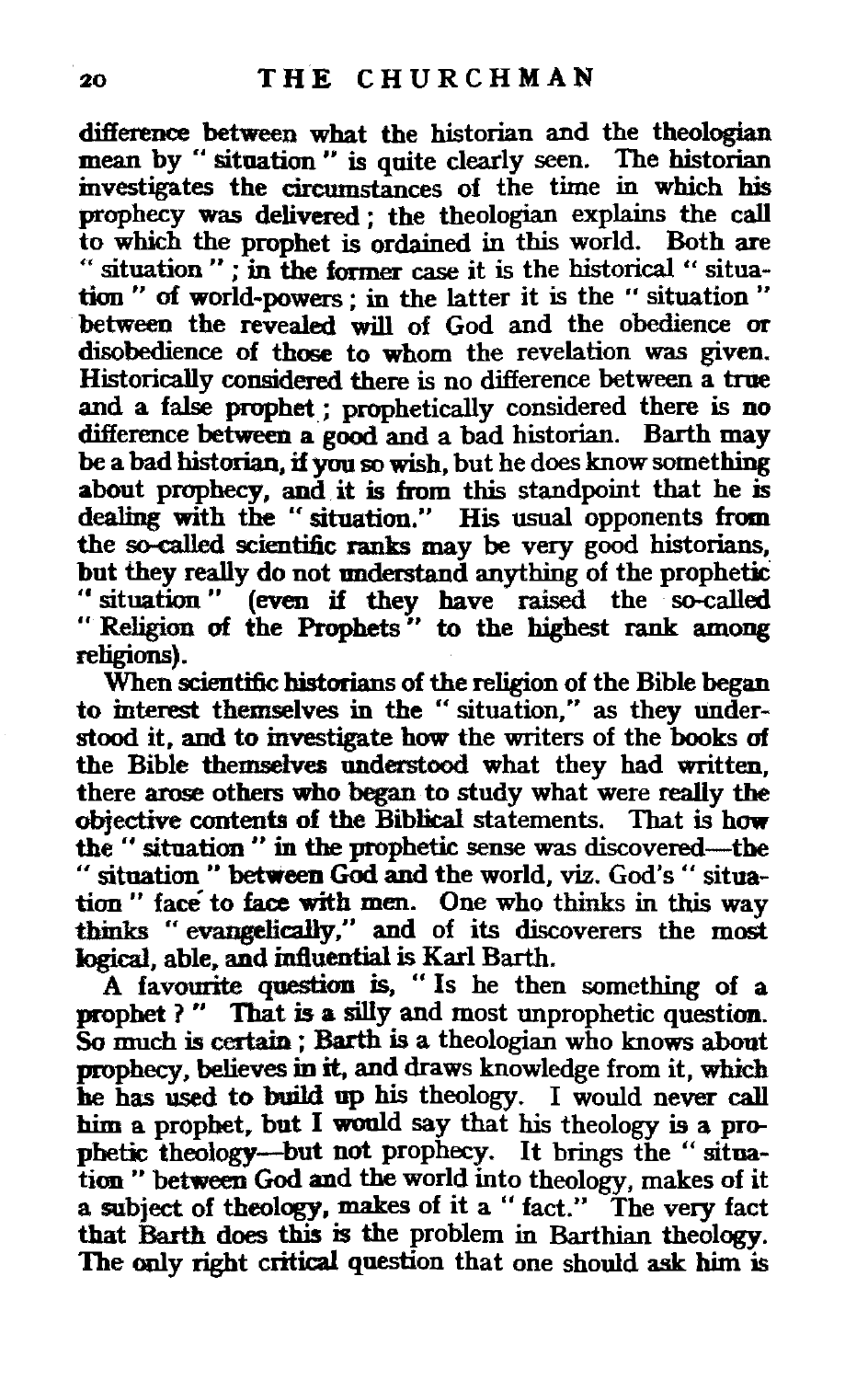whether he is justified in so doing, or whether he has done it in the right way.

Is Barth right then in the " situation "? We say, Yes, and the justification for our yes is to be found in the "evangelical " method of God Himself, which we find in the eschatological colouring of all Biblical assertions. Because all statements in the Scriptures refer to the fulfilment which is to take place at the end of the ages by the judgment of God, the " evangelical " " situation " is a real " situation " given by Divine revelation. Thus understood, all and every revelation is eschatological, and all and every theology should be anointed with a drop of prophetic oil. God Himself acts and speaks "evangelically." He sends His only begotten Son, when the time is fulfilled. He founds his Church at his appointed hour. He permits the end of all things to take place, when the promises concerning the end, which He Himself had given, have been fulftlled. That is *His* plan, *His* plan of salvation. Nevertheless, God always acts and speaks for all times. Nothing is valid only for the moment in which it makes its appearance" evangelically." All that God does and says is God's " fact." The task of a true theology is to find and give expression to the true relationship between God's "situation" and God's "fact." This is both what Barth's theology would do and the cause of our concern about it. He is right in the" situation," i.e., he has understood the signs of the times and has used them correctly as a foundation of his theology. He is incorrect in the "fact," i.e., he has not arranged the working out of the "situation" in the right order.

*God's history and the teaching of the Church!* The tension between these two great forces controls the path of the Church from the time of the Apostles to that old Church we call Catholic ; it controls the relations between the Roman and the Lutheran churches ; outside Roman Christianity it controls the relations between Anglicanism and Nonconformity. Recently the same tension has controlled the strife that has begun about Barthian theology.

What connection have all these theological explanations with the German Church struggle? It might seem that there were not much to say about it theologically, or that the Church struggle were only a practical test for Barthian theology. In fact, there was a closer connection. It stands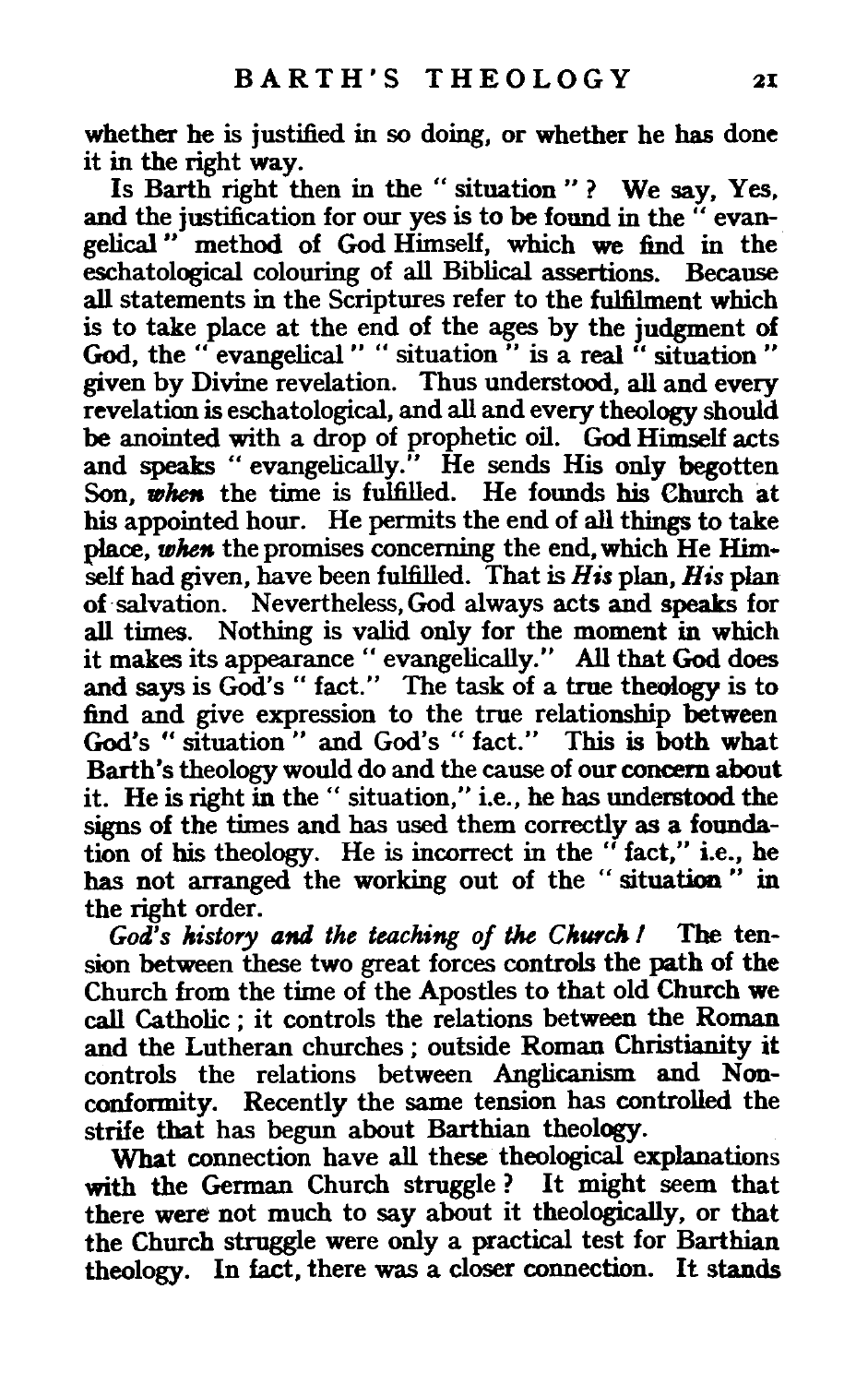to reason that during the.Church struggle it did not keep us busy, but it seems suitable to reveal it now. The Church struggle was concerned with a peculiar fusion both of the question about the correct teaching of the Church and the right comprehension of God's hour. The false path of the German Christians was the proclaiming of a false prophecy about God's hour as the teaching. It follows that the fight agamst such false prophecy and the false teaching derived from it was a fight for the right combination of the prophetic and teaching commissions of the Church. The task of the Confessional Church was rightly to combine the " situation " and the " fact " of the Church. In this measure its task was the same as the true problem of Barthian theology. Although Barth was never a real leader of the Confessional Church, and the majority of its leaders never really became his adherents, this circumstance, and this circumstance alone, gave Barthian theology an ascendancy in the . Confessional Church.

The admirers of the German Church struggle only rarely understood its real meaning, and no blame to them. Anyone who has not been in the situation in which the struggle began, will find it very hard to get to the heart of matters: The more obvious questions round which the struggle was waged were the unity of the revelation in the Old and New Testaments, the connection between the Church and Israel, and specially the connection between God's history and the truth of the Church's proclamation. In its significance for the whole Church of Christ in the world the Church struggle is truly a full counterpart to the problem of Barthian theology concerning "situation" and" fact." The future theology of all churches will from now on almost automatically concern itself with the taking of the Biblical story of salvation (Biblical " evangelicalism ") into the doctrine of the church. That is the result both of the Barthian theology and the German Church struggle.

The problems I have dealt with will stir up many questions anew, but I must stop. This can be continued some other time. What we ask of Barth is that he should submit his teaching to the general " correction " he himself has demanded ; we know too, that he will agree. We are living at the beginning of a theological flood, and it was Barth who turned the cock to let the waters flow. That is his merit,